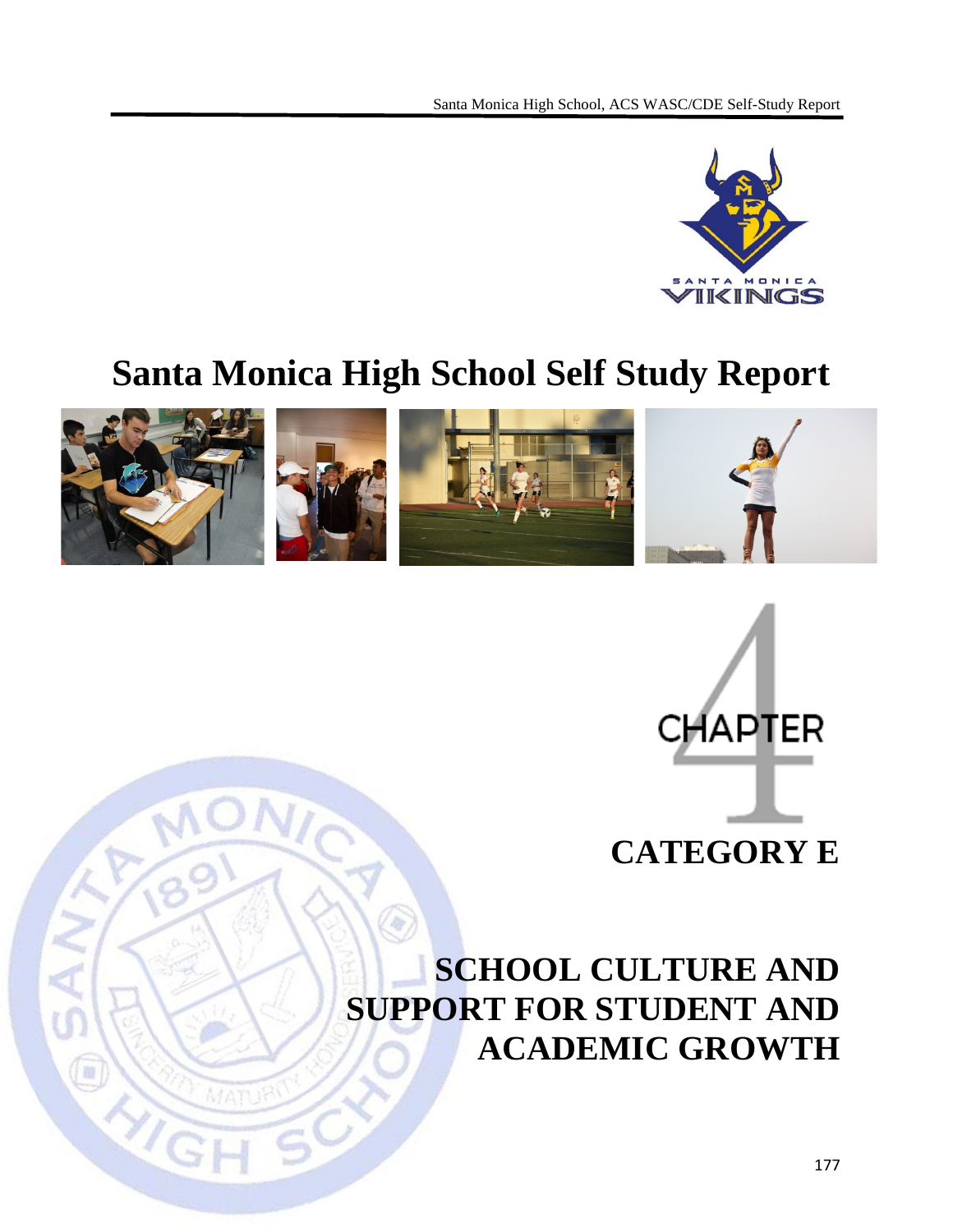## C**ategory E: School Culture and Support for Student Personal and Academic Growth**

#### **E1. Parent and Community Engagement Criterion Regular Parent Involvement**

**E1.1. Indicator**: The school implements strategies and processes for the regular involvement of all stakeholder support groups in the learning and teaching process, including parents of non-English speaking, special needs and online students.

**E1.1. Prompt**: *Evaluate the strategies and processes for the regular involvement of the family, business, industry, and the community, including being active partners in the learning/teaching process. Comment on the effectiveness of involving parents of non-English speaking, special needs and online students.*

| <b>Findings</b>                                                                                                                                                                                                                                                                                                                                                                                                              | <b>Supporting Evidence</b>                                                                                                                                                                                                                                                                                                                                              |
|------------------------------------------------------------------------------------------------------------------------------------------------------------------------------------------------------------------------------------------------------------------------------------------------------------------------------------------------------------------------------------------------------------------------------|-------------------------------------------------------------------------------------------------------------------------------------------------------------------------------------------------------------------------------------------------------------------------------------------------------------------------------------------------------------------------|
| Principal sends out weekly newsletters.<br>Blackboard connect emails and voicemails when<br>information needs to be communicated.                                                                                                                                                                                                                                                                                            | Invitations to families by phone, email and<br>newsletter to yearly events such as Back to<br>School Night, Freshman Interviews, four year<br>planning meetings, College and Career Fair<br>At Back-to-School Night and in IEP<br>meetings, parents of special needs students<br>meet both general education and special<br>education teacher. Blackboard Connect logs. |
| Parent and community members are provided<br>opportunities to be part of committees. There is<br>a "coffee with the principal" where parents have<br>the opportunity to meet with the principal.                                                                                                                                                                                                                             | Parents are part of School Site Council and<br>regularly contribute to decisions about the<br>teaching/learning process. Agenda and notes<br>from "Coffee with the Principal."<br>Parents are voting members of the Site<br>Facility Improvement Project Committee.                                                                                                     |
| The school also uses social media to<br>communicate with students, parents and the<br>community. The Principal regularly posts news<br>and photos on Twitter. While the Associated<br>Student Body uses Instagram as a form of<br>communication. Many of Samohi's Programs,<br>such as Athletics, Journalism, Yearbook, Team<br>Marine) use one form of social media. The<br>district has an app to notify all stakeholders. | Twitter/Instagram feed.<br>School Website-Main Page<br>SMMUSD app.                                                                                                                                                                                                                                                                                                      |
| Information is shared with families and the<br>community through the Samohi newspaper, Blue<br>Bulletin announcements, Viking Voice                                                                                                                                                                                                                                                                                          | Announcements, mailers, emails, social<br>media feeds.                                                                                                                                                                                                                                                                                                                  |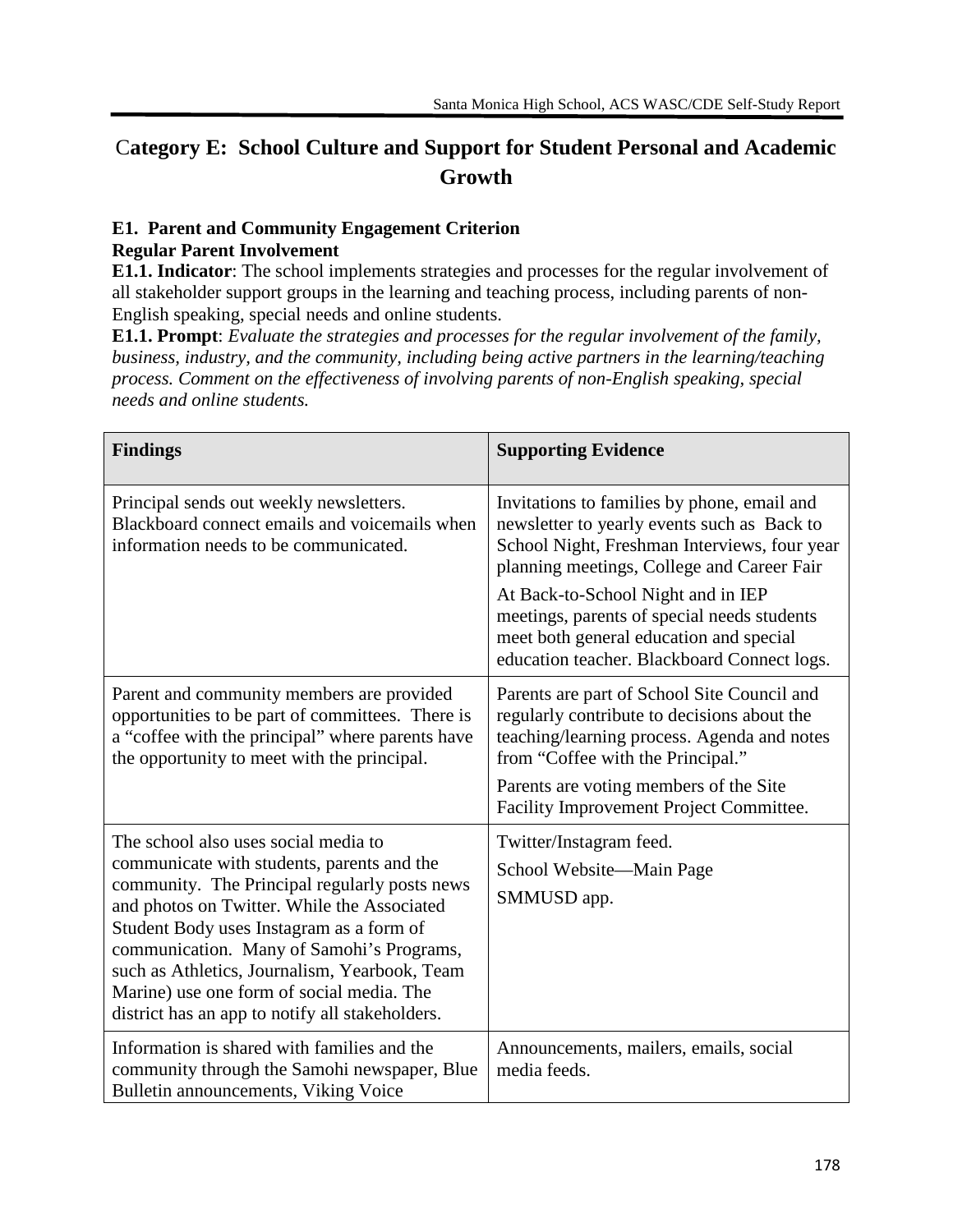| quarterly, weekly advisors' newsletter, Facebook<br>groups, etc.                                                                                             |                                                                                                                                     |
|--------------------------------------------------------------------------------------------------------------------------------------------------------------|-------------------------------------------------------------------------------------------------------------------------------------|
| PTSA works with teachers on yearly Reflections<br>contest. Performances are open to the public –<br>music, dance, film festival, drama                       | Invitations to Reflections luncheon. Posters,<br>emails, announcements on Blue Bulletin. List<br>of winners.                        |
| Teachers and staff send emails or make phone<br>calls to families to indicate concerns about<br>tardies, performance, etc.                                   | <b>Communication Logs</b>                                                                                                           |
| In many cases, these stakeholders are<br>encouraged to be active partners in the teaching<br>process and students' learning.                                 | Career Day, Career Panels, Freshman<br>interviews, AP Project panels.                                                               |
| Santa Monica High School works towards<br>inclusion of non-English speaking parents and<br>parents of special needs students.                                | ELAC/AAPSSSG/PTSA parent groups meet<br>monthly. Bilingual services are available for<br>all parent meetings.                       |
|                                                                                                                                                              | Each House has at least one advisor or<br>administrator who speaks Spanish and is<br>available for any meeting.                     |
| Businesses and the local community partner with<br>the school through organizations such as the<br>Samohi Alumni Association, and Educational<br>Foundation. | Sports and music teams, Freshman<br>interviews, summer internships, Career Day,<br>community service opportunities, and<br>ROP/CTE. |

#### **Use of Community Resources**

**E1.2. Indicator**: The school uses community resources to support student learning. **E1.2. Prompt**: *Evaluate to what extent the school solicits and employs business and community resources to support and extend learning. Determine how effectively community members expertise and services, such as professional services, business partnerships, guest speakers, job fairs, field trips to local employers, and evaluation of student projects and classroom* 

*presentations, provide real world applications of the learning standards and schoolwide learning outcomes.*

| <b>Findings</b>                                                                | <b>Supporting Evidence</b>                                                             |
|--------------------------------------------------------------------------------|----------------------------------------------------------------------------------------|
| Santa Monica High School provides<br>opportunities for local community members | Career Day brings in dozens of adults from<br>businesses and the local community. Some |
| and businesses to share their expertise with                                   | clubs are supported by members from                                                    |
| students and staff. Guest speakers from the                                    | community organizations (i.e. Human Rights                                             |
| community are invited to make presentations                                    | Watch Student Task Force). Special needs                                               |
| in classrooms or at assemblies. Community                                      | students are offered work/internships in the                                           |
| members also volunteer to interview                                            | community [workability]. Companies offer                                               |
| Freshmen students at the end of first semester,                                | internships for students [Dun and Bradstreet].                                         |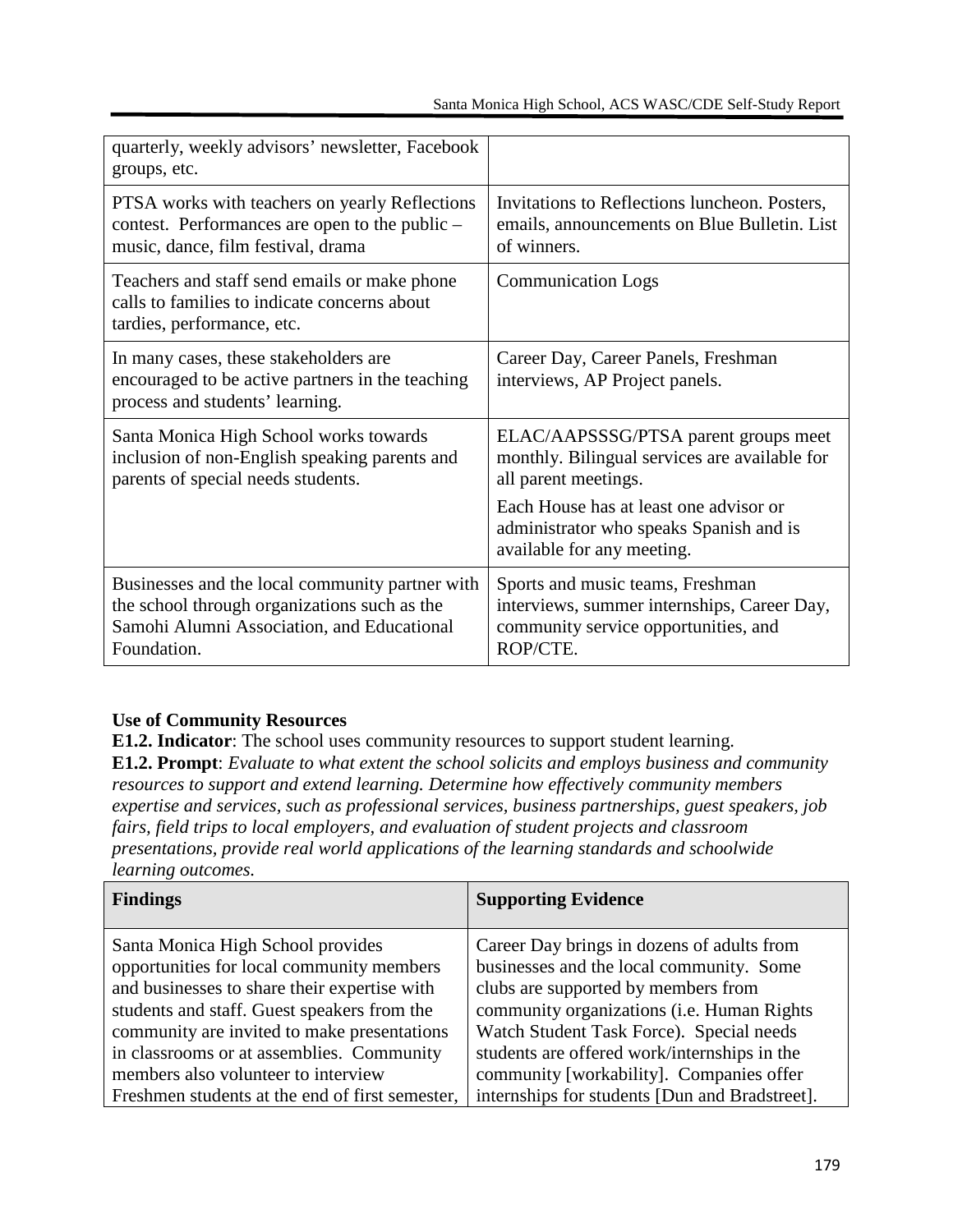| as part of a common-assessment in Freshman<br>Seminar.                                                                                                                                                                                                            | Master Classes offered in music by guest artists.<br>Classes work with community organizations<br>such as Heal the Bay. Filming on campus and<br>other community use of our facilities sometimes<br>employs or provides shadowing for students.<br>Yearbook has bimonthly meetings with the<br>publisher, Herff Jones. |
|-------------------------------------------------------------------------------------------------------------------------------------------------------------------------------------------------------------------------------------------------------------------|------------------------------------------------------------------------------------------------------------------------------------------------------------------------------------------------------------------------------------------------------------------------------------------------------------------------|
| In addition, local businesses host student field<br>trips and employment opportunities. Courses<br>such as ECHO Entrepreneurship and Career<br>and Job Readiness give students real-world<br>training that often leads to jobs on campus<br>and in the community. | Some classes take field trips to local businesses<br>or venues (i.e. The Broad Stage, local<br>restaurants, the pier, art studios, Bergamot<br>Station and local hotels).                                                                                                                                              |

#### **E2. School Environment Criterion**

#### **Safe, Clean, and Orderly Environment**

**E2.1. Indicator**: The school has existing policies and regulations and uses its resources to ensure a safe, clean, and orderly place that nurtures learning, including internet safety.

**E2.1. Prompt**: *Determine the extent to which the school has implemented policies and committed resources to ensure a safe, clean, and orderly environment that nurtures learning. Evaluate the effectiveness of the school's practices and procedures for all aspects of student safety including: effective operating procedures for internet safety, bullying, drug and alcohol abuse education and intervention, conflict intervention, use of derogatory or hateful language especially in the context of race or gender, disaster preparedness and other safety topics of local concern that may interfere with learning*.

| <b>Findings</b>                                                                                                                         | <b>Supporting Evidence</b>                                                                                                                                                       |
|-----------------------------------------------------------------------------------------------------------------------------------------|----------------------------------------------------------------------------------------------------------------------------------------------------------------------------------|
| Santa Monica High School has implemented<br>policies and committed resources to promote a<br>safe, clean and orderly campus environment | Restorative Justice practices such as<br>community circles and harm/conflict circles                                                                                             |
| that promotes learning.                                                                                                                 | Programs or clubs such as Project Safe Zone,<br>Building Bridges, Circle of Friends, Gay<br>Straight Alliance, Teen Court, Junior States<br>People of America and POPS the club. |
|                                                                                                                                         | Students are placed on a substance abuse<br>contracts when they break our drug policy,<br>including required counseling.<br>Administrators and advisors use a discipline         |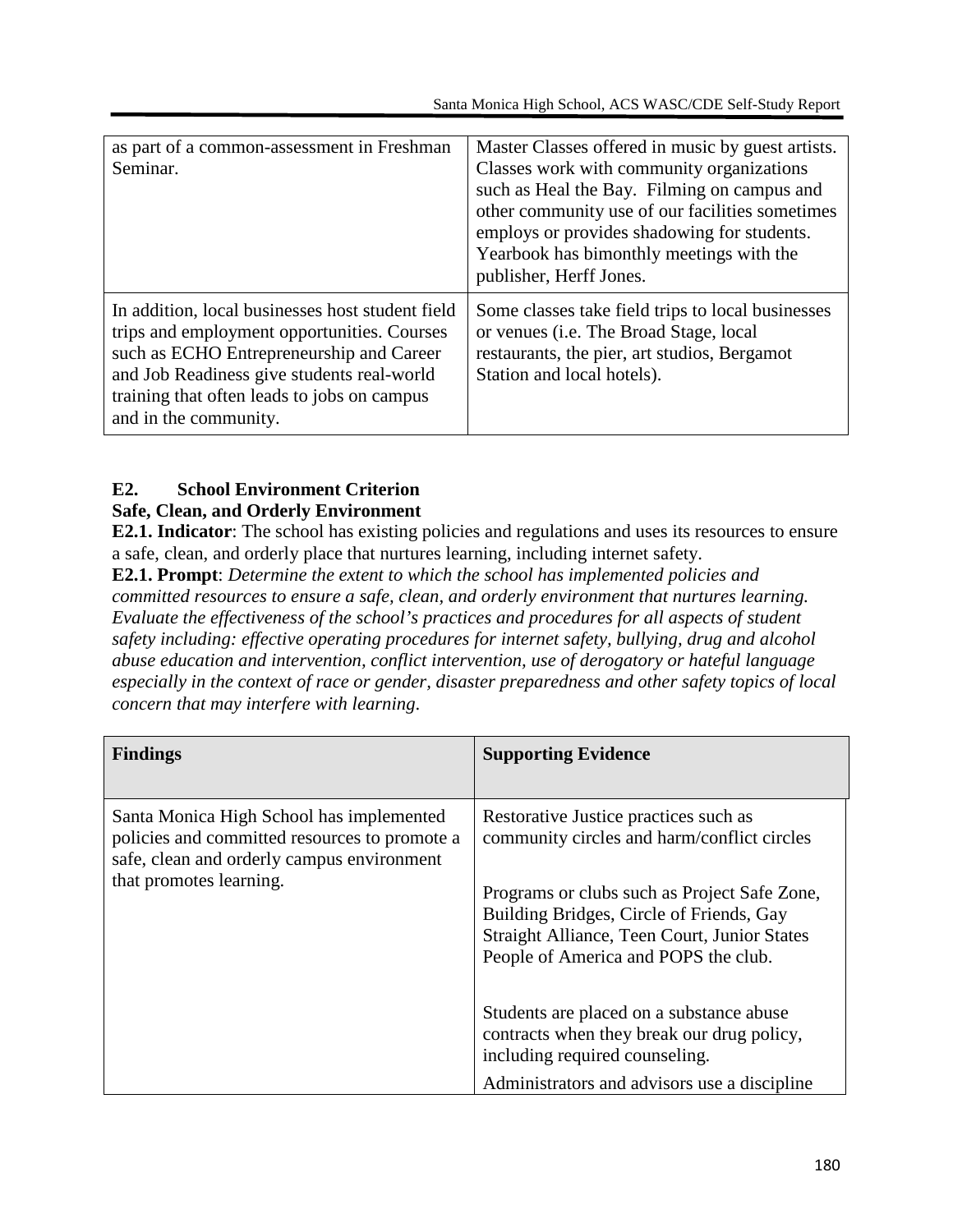|                                                                                                                                                                                                                                                                                                                                                             | matrix to have consistent discipline practices.                                                                              |
|-------------------------------------------------------------------------------------------------------------------------------------------------------------------------------------------------------------------------------------------------------------------------------------------------------------------------------------------------------------|------------------------------------------------------------------------------------------------------------------------------|
|                                                                                                                                                                                                                                                                                                                                                             | Community service projects by students in<br>Freshman Seminar, Ethnic Studies, etc.                                          |
| To ensure a safe campus, security officers<br>regularly patrol the campus and restrooms. The<br>school maintains fences and locked gates for<br>added security.                                                                                                                                                                                             | Work rotations document                                                                                                      |
| A few times a year, drills occur to practice<br>different emergency protocols, such as whole-<br>school evacuation, lock-down drills and fire.                                                                                                                                                                                                              | Logs, photos, reflections documents sent to<br>district as part of protocol.                                                 |
| Three years ago, gender neutral bathrooms for<br>both staff and students were created, to support<br>our LGBT and Transgender community<br>members.                                                                                                                                                                                                         | Locations, sign changes.                                                                                                     |
| Grade-level assemblies go over school rules,<br>definitions of sexual harassment, and provide<br>education about the dangers of drug use.<br>Freshman Seminar classes include units about<br>bullying, healthy relationships, suicide<br>prevention (including online bullying), drug<br>and alcohol abuse, race and membership, and<br>stages of genocide. | PowerPoints, observations, sign ins.                                                                                         |
| Improved emergency preparedness.                                                                                                                                                                                                                                                                                                                            | Every classroom is supplied by donations from<br>community. Lockdown kits, first aid kits,<br>emergency notebooks, lanterns. |
|                                                                                                                                                                                                                                                                                                                                                             | Supplies for infants in case of an emergency,<br>ie. Clothing, blankets, baby food.                                          |
|                                                                                                                                                                                                                                                                                                                                                             | Emergency food bars, gate banners. Student<br>emergency information form collected in<br>Illuminate.                         |
| District protocols established for active shooter<br>on campus.                                                                                                                                                                                                                                                                                             | PowerPoint presentation, discussions in<br>classrooms.                                                                       |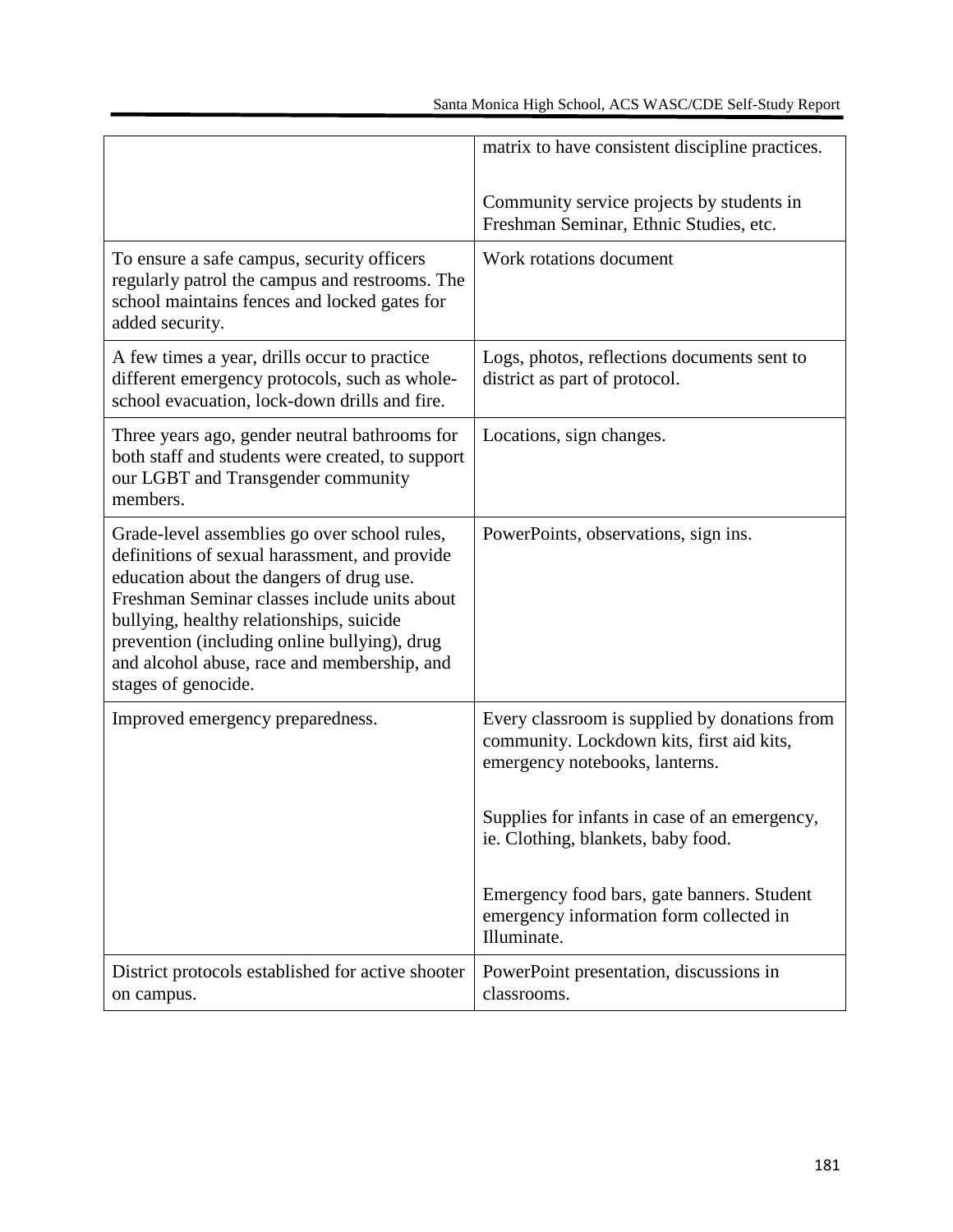#### **High Expectations/Concern for Students**

**E2.2. Indicator**: The school demonstrates caring, concern, and high expectations for students in an environment that honors individual differences and is conducive to learning.

**E2.2. Prompt**: *Evaluate to what extent the school has created and supported an atmosphere of caring, concern, and high expectations for students in an environment that honors individual differences. Determine how effectively school policies, programs and procedures support student learning by examining information such as: proportionality of discipline data, use of positive behavior strategies by staff, restorative justice practices, celebrations of students' heritage and ethnicity and other information or practices that support a caring, learning environment.*

| <b>Findings</b>                                                                                                                                                                                                                                                                                                           | <b>Supporting Evidence</b>                                                                                                                                                                                                                                                                                                                                                                                                                                   |
|---------------------------------------------------------------------------------------------------------------------------------------------------------------------------------------------------------------------------------------------------------------------------------------------------------------------------|--------------------------------------------------------------------------------------------------------------------------------------------------------------------------------------------------------------------------------------------------------------------------------------------------------------------------------------------------------------------------------------------------------------------------------------------------------------|
| Santa Monica High School is proud of its<br>diversity. We offer many programs that<br>celebrate individual differences and<br>achievements. Our programs testify to the<br>school's emphasis on creating an equitable and<br>supportive community.                                                                        | OUT for Safe Schools badges. Providing<br>lunch for students during lunchtime activities,<br>to increase access for Free and Reduced lunch<br>population, Renaissance Program, Dia de los<br>Muertos annual exhibit, Ethnic Studies course,<br>Building Bridges program, general neutral<br>bathrooms, Project Safe Zone, Freshman<br>Seminar, Collab Classes<br>Clubs that celebrate heritage/identity/equity<br>such as BSU, La Sociadad, Irish club, GSA, |
|                                                                                                                                                                                                                                                                                                                           | and Young Collegians.<br>Course offerings that cater to a variety of<br>interests and strengths (i.e. Journalism, AVID,<br>auto tech, Project Lead the Way, Project<br>Echo).                                                                                                                                                                                                                                                                                |
| More recently, we have focused on student<br>engagement strategies through professional<br>development to insure that all students feel<br>recognized and valued at school.                                                                                                                                               | PowerPoint presentations, observations,<br>student survey                                                                                                                                                                                                                                                                                                                                                                                                    |
| Our school has made a multi-year commitment<br>to Restorative Justice. Four years ago, all<br>teachers received training in Restorative Justice<br>practices and new teachers are trained each<br>year. Student conflict is often referred to harm<br>and conflict circles led by the Restorative<br>Justice Coordinator. | Observations of RJ circles, academic circles,<br>and restorative practices.                                                                                                                                                                                                                                                                                                                                                                                  |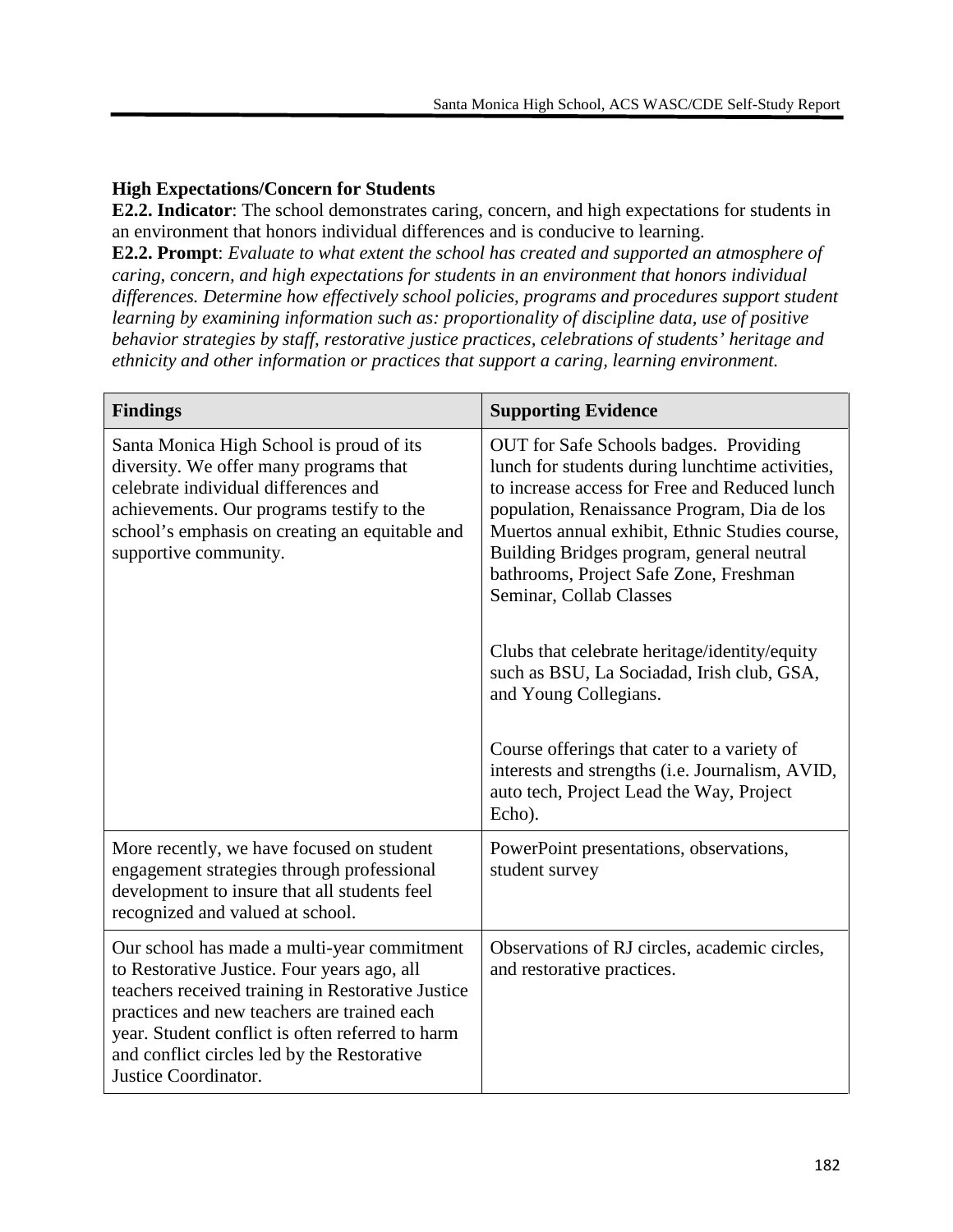| Administration and advisors use an evolving<br>discipline matrix to ensure all students are<br>receiving appropriate and consistent<br>consequences. | Discipline Matrix                               |
|------------------------------------------------------------------------------------------------------------------------------------------------------|-------------------------------------------------|
| Collaborative classes provide the same<br>curriculum to special needs and general<br>education students.                                             | Curriculum guides, observations, class rosters. |
| Freshman Seminar uses Social Justice standards<br>to guide curriculum. The course also focuses on<br>celebrating individual identity.                | Curriculum guides                               |
| Freshman seminar class is explicitly teaching<br>the social justice standards as part of the spring<br>semester.                                     | Curriculum guides, course syllabus.             |

**Atmosphere of Trust, Respect, and Professionalism**

**E2.3. Indicator**: The school has an atmosphere of trust, respect, and professionalism. **E2.3. Prompt**: *Evaluate the degree to which there is evidence of an atmosphere of trust, respect, and professionalism. Examine the quality and consistency of communication and collaboration between and among the school's leadership, staff and stakeholders; this includes the degree to which stakeholders are involved in the review of the Single Plan for Student Achievement and District's Local Control Accountability Plan and to what extent they are included in decisionmaking.*

| <b>Findings</b>                                                                                                                                                                                                   | <b>Supporting Evidence</b>                                              |
|-------------------------------------------------------------------------------------------------------------------------------------------------------------------------------------------------------------------|-------------------------------------------------------------------------|
| The leadership of Santa Monica High School works to build<br>trust, respect and professionalism among the school's<br>stakeholders.                                                                               | Principal's newsletters to<br>faculty and staff, and meeting<br>agendas |
| Administrators and faculty work together regularly in IPC and<br>SLT meetings to plan PD and address school-wide needs.                                                                                           | IPC and SLT meetings' agendas<br>and rosters                            |
| Staff, students and parents are on the School Site Council and<br>therefore contribute to decisions about the Single Plan for<br>Student Achievement and the District's Local Control and<br>Accountability Plan. | SSC's rosters and agendas                                               |
| Community Building circles and activities at meetings.                                                                                                                                                            | Agendas                                                                 |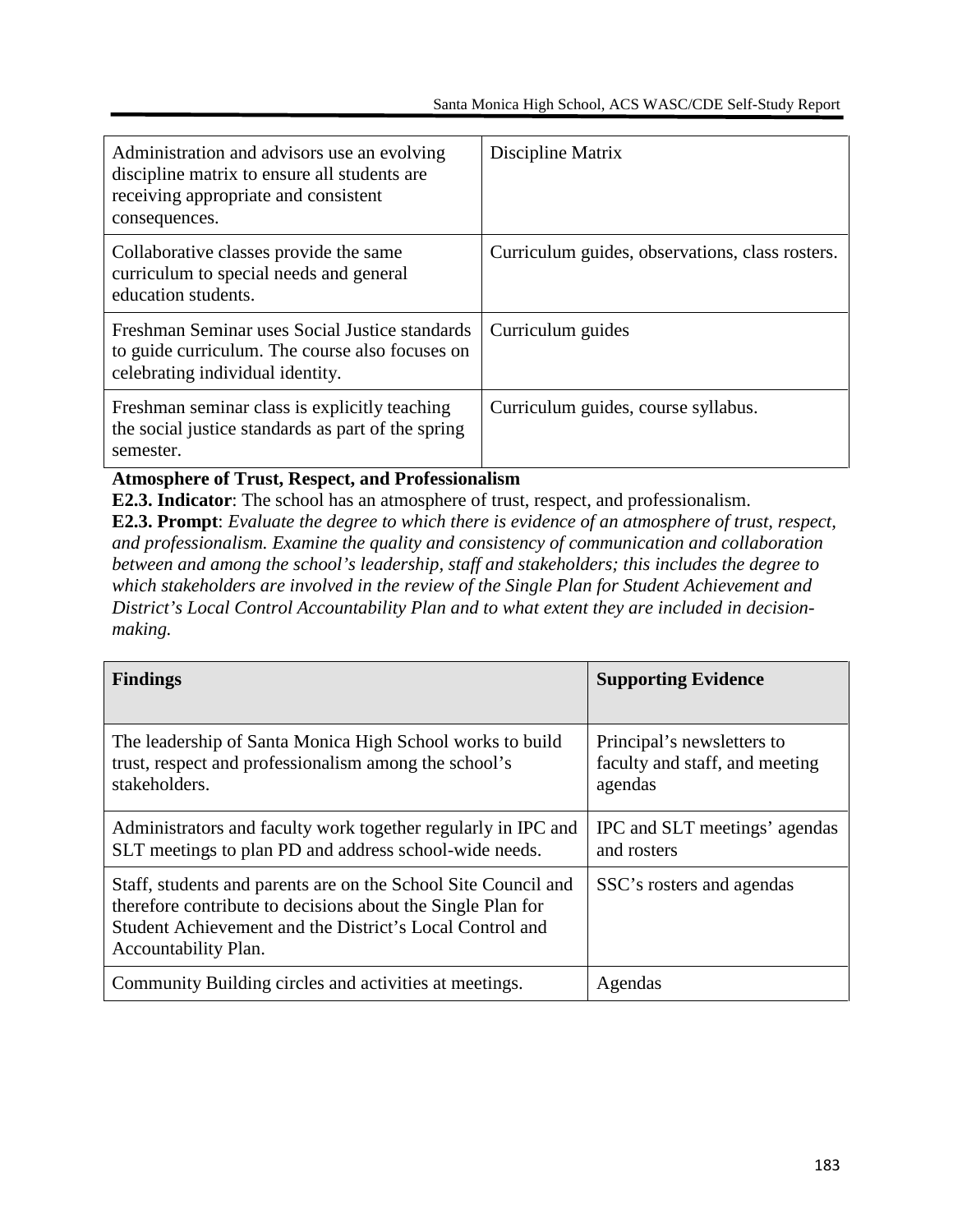#### **E3. Personal and Academic Student Support Criterion Adequate Personalized Support**

**E3.1. Indicator**: The school has available and adequate services to support student's personal needs.

**E3.1. Prompt**: *Evaluate the availability and effectiveness of academic and personal support services, including referral services, to support students in such areas as physical and mental health, and career, academic and personal counseling, including an individualized learning plan.*

| <b>Findings</b>                                                                                                                                                                                                                                                                           | <b>Supporting Evidence</b>                                                                                          |
|-------------------------------------------------------------------------------------------------------------------------------------------------------------------------------------------------------------------------------------------------------------------------------------------|---------------------------------------------------------------------------------------------------------------------|
| Our school has a low student-to-advisor ratio. As<br>much as possible, students stay with the same<br>advisor all four years.                                                                                                                                                             | Advisors meet with ninth and tenth<br>grade students and their families to<br>create an individualized 4-year plan. |
| APEX, dual-enrollment SMC courses                                                                                                                                                                                                                                                         | Master schedules, transcripts, class<br>lists.                                                                      |
| Tutoring both during the school day and after school<br>is provided by many teachers and by volunteer<br>groups (i.e. Xinachtli, AP Writing Center, etc.).<br>Many school clubs offer academic or personal<br>support (i.e. Spanish conversation club, GSA,<br>Coding, AP Pals etc.)      | Tutoring matrix, teacher availability,<br>club list and Blue Bulletin<br>announcements.                             |
| The school also has a full-time nurse, health clerk<br>and three school psychologists.                                                                                                                                                                                                    | <b>Staff</b> list                                                                                                   |
| <b>Student Outreach Specialists, Community Liaison</b><br>and speech therapists work one-on-one or in small<br>groups to support students' academic and mental<br>health needs.                                                                                                           | Meeting logs                                                                                                        |
| Community Liaison supports parents in various<br>way. When translation is needed by attending IEP or<br>counseling meetings; Liaison also trains ELAC<br>cabinet, and helps coordinate all ELAC meetings,<br>and stays current with community resource in order<br>to inform our parents. | Emails, meetings notes.                                                                                             |
| Venice Family Clinic on campus two days a week to<br>offer healthcare services                                                                                                                                                                                                            | Appointment logs                                                                                                    |
| The district's Mental Health Coordinator is housed<br>at Samohi to coordinate the community mental                                                                                                                                                                                        | Appointment logs                                                                                                    |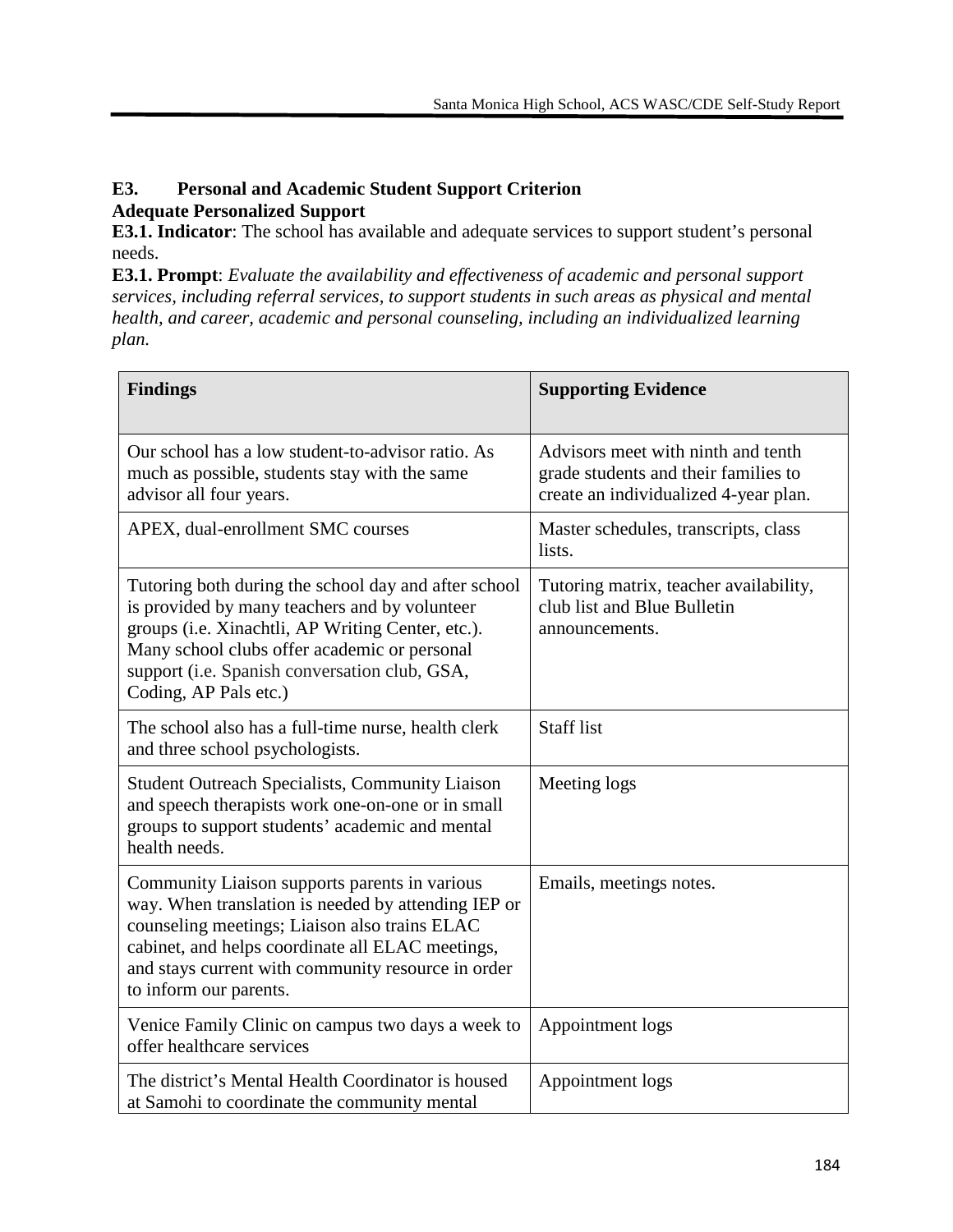| health professionals who run individual and<br>counseling groups on campus. Advisors and school<br>psychologists refer students to outside agencies<br>when needed. |                                                                           |
|---------------------------------------------------------------------------------------------------------------------------------------------------------------------|---------------------------------------------------------------------------|
| Santa Monica High School has three full-time<br>college and career counselors.                                                                                      | <b>Staffing list</b>                                                      |
| Teachers and staff offer assistance to meet students'<br>needs through courses such as AVID, Freshman<br>tutorials, and special education tutorials.                | AVID and Tutorial classes target<br>students' academic and personal needs |
| Restorative Justice coordinator works one-on-one<br>and in small groups to respond to students' behavior<br>and train staff.                                        | List of trainings, observations, budget                                   |
| The school continues to evaluate ways to increase<br>the effectiveness of the services we provide, as well<br>as make sure all students feel supported.             | Surveys and personal interactions                                         |

#### **Support and Intervention Strategies Used for Student Growth/Development**

**E3.2. Indicator**: Strategies are used by the school leadership and staff to develop and implement personalized approaches to learning and alternative instructional options.

**E3.2 Prompt**: *Evaluate the effectiveness of the types of strategies used by the school leadership and staff to develop and implement personalized approaches to learning and alternative instructional options which allow access to and progress in the rigorous standards-based curriculum. This includes strategies such as personalized learning, the use of small learning communities and the implementation of alternative learning options.*

| <b>Findings</b>                                                                                                                                                                                                                                                     | <b>Supporting Evidence</b>                                                                                      |
|---------------------------------------------------------------------------------------------------------------------------------------------------------------------------------------------------------------------------------------------------------------------|-----------------------------------------------------------------------------------------------------------------|
| Santa Monica High School created collaborative classes in<br>many subjects and at all grade-levels; these classes provide<br>special education students access to and progress in a rigorous<br>standards-based curriculum in the least restrictive<br>environment. | Classroom practices of<br>differentiated instruction and<br>options for assessments in<br>collaboration classes |
| Modified assignments and curriculum for students with<br>disabilities (i.e. in photo class)                                                                                                                                                                         | <b>Observations</b>                                                                                             |
| The high school also offers alternative instructional options<br>beyond the six period day for students to get-ahead or to make<br>up credits.                                                                                                                      | Master schedule, APEX class<br>list, and course syllabi for<br>collaboration classes                            |
| Teachers work in subject-alike Professional Learning<br>Communities to develop and implement an equitable, rigorous<br>standards-based curriculum. Working together, some teachers                                                                                  | Handouts for projects and<br>essays that offer personalized<br>learning choices                                 |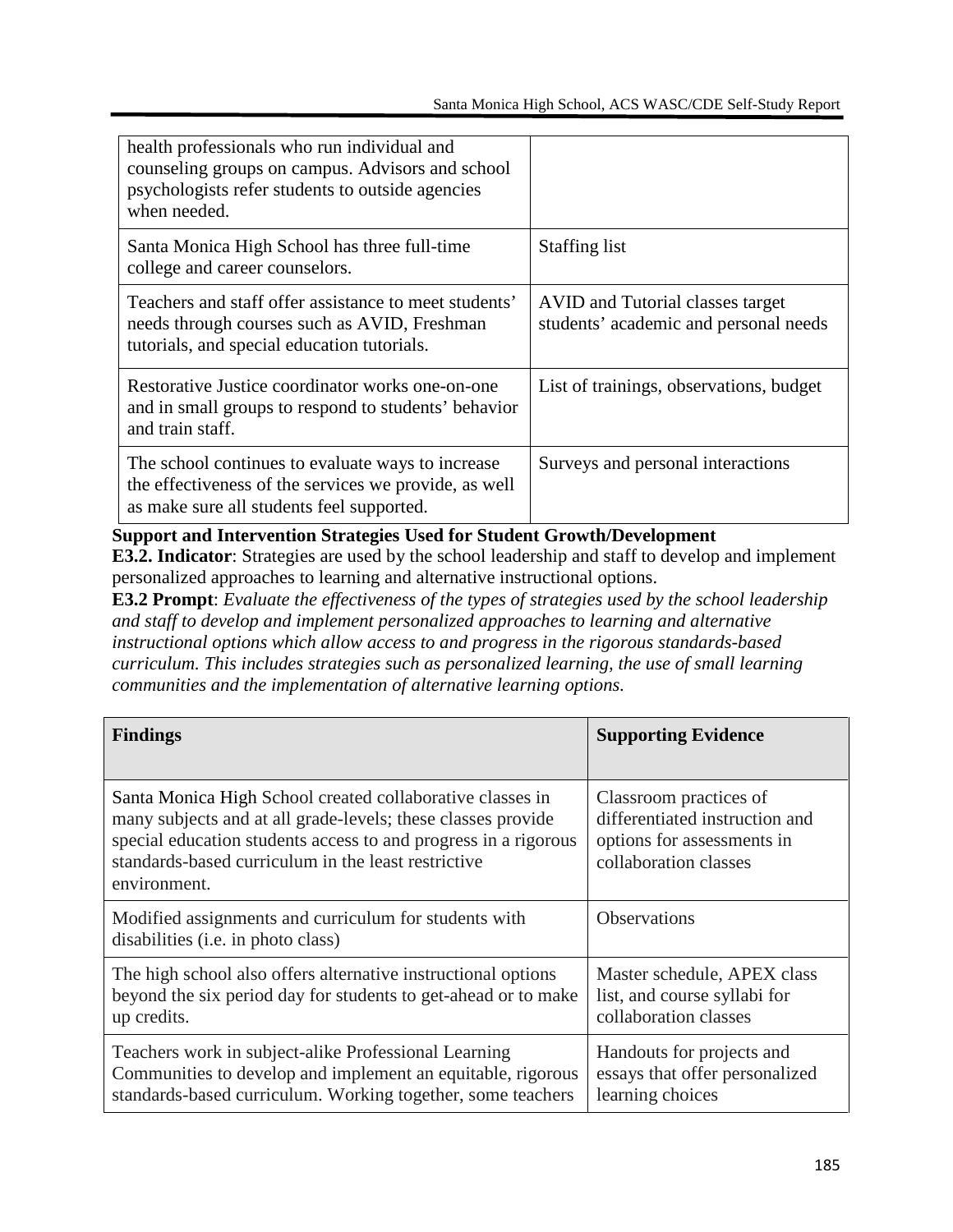| create assessments that allow personalized approaches to<br>learning and alternative instructional options. |                                                                            |
|-------------------------------------------------------------------------------------------------------------|----------------------------------------------------------------------------|
| All teachers are trained to use EL strategies to provide equity<br>and access to a rigorous curriculum.     | <b>EL PD</b> for entire staff and<br>support for teachers of EL<br>cohorts |

#### **Support Services – Interventions and Student Learning**

**E3.3. Indicator**: The school leadership and staff ensure that the support services and related activities have a direct relationship to student involvement in learning based on the academic standards and the schoolwide learner outcomes, e.g., within and outside the classroom, for all students, including the EL, GATE, special education, and other programs.

**E3.3. Prompt**: *Evaluate the extent to which student learning needs are accurately identified in a timely manner and the appropriate support and intervention services are provided. Examine how the school monitors the effectiveness and appropriateness of intervention for each student within and outside the classroom. Evaluate the processes that are used to identify under-performing or struggling students and the interventions to address these identified student learning needs. Comment on how interventions support and coordinate with regular classroom learning for all students, including those with special needs receiving services from ELL, GATE, Title I and special education.*

| <b>Findings</b>                                                                                                                                                                                                        | <b>Supporting Evidence</b>                                                                                                                    |
|------------------------------------------------------------------------------------------------------------------------------------------------------------------------------------------------------------------------|-----------------------------------------------------------------------------------------------------------------------------------------------|
| Entering at-risk ninth graders are identified by the middle<br>schools and placed in ninth grade tutorials. Some general<br>classroom teachers coordinate with the tutorial teachers to<br>support students' progress. | Tutorial rosters: special<br>education and ninth grade.<br>Proof of coordination between<br>regular classroom teacher and<br>tutorial teacher |
| For all grade levels, advisors and faculty convene for Student<br>Study Team meetings when there is concern about a student's<br>progress.                                                                             | SST meetings notes                                                                                                                            |
| To support special education students, many have a tutorial<br>period. IEP/504 notifications are sent to classroom teachers<br>within the first few weeks of the semester.                                             | IEP/504 notifications                                                                                                                         |
| EL students are placed in cohorts in their regular education<br>courses and the cohort teachers receive extra support from the<br>Teacher-Leaders.                                                                     | EL cohort rosters and EL cohort<br>PD agendas                                                                                                 |
| To increase the success of underrepresented students in<br>advanced classes, students who struggle in English 11 AP are                                                                                                | AP support program<br>documentation of tutoring                                                                                               |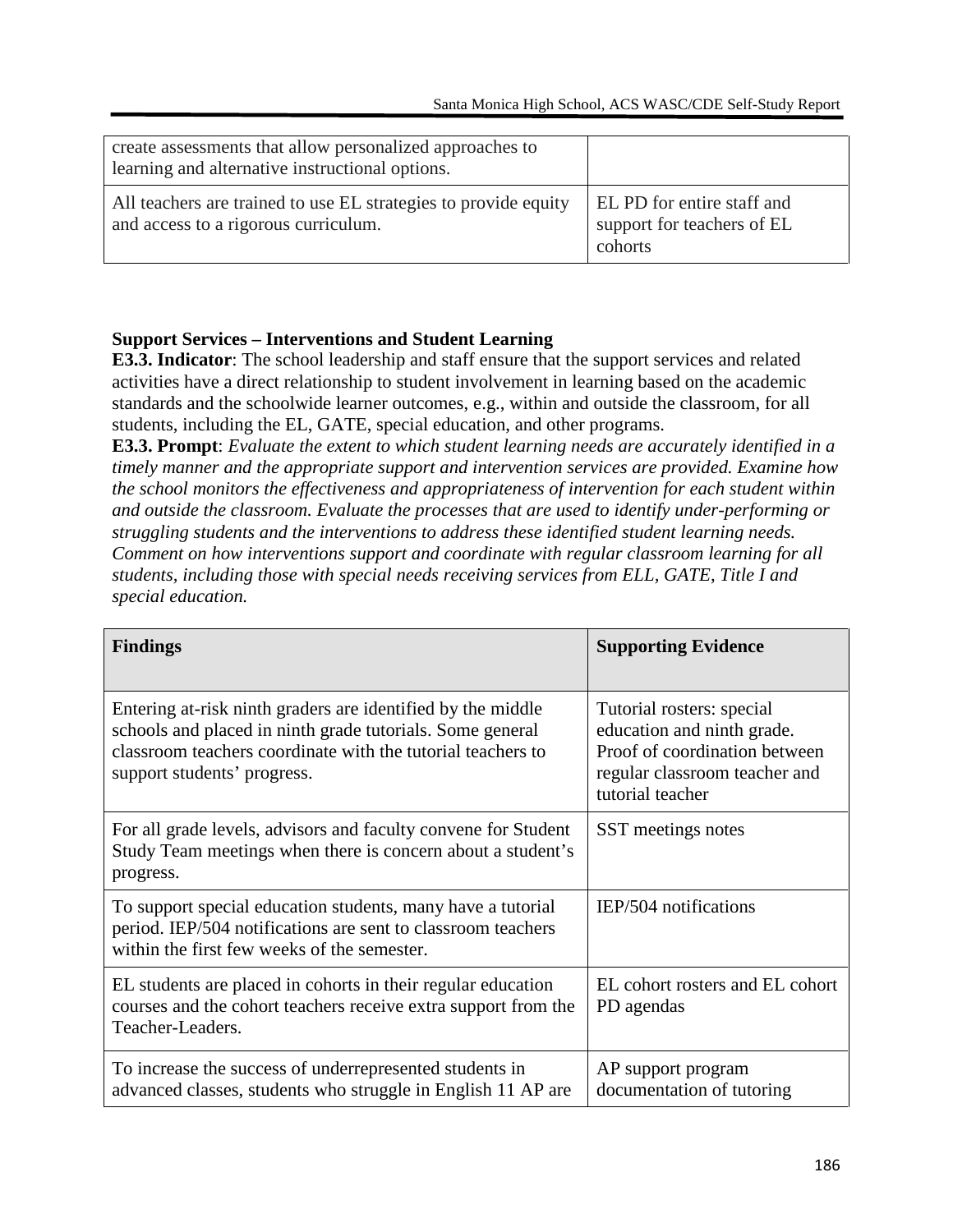| identified by teachers and given one-on-one or small group |  |
|------------------------------------------------------------|--|
| tutoring by retired AP teachers.                           |  |

#### **Equitable Academic Support to Enable All Students Access to a Rigorous Curriculum E3.4. Indicator**: Through the use of equitable support all students have access to a challenging, relevant, and coherent curriculum.

**E3.4. Prompt**: *Evaluate the school's effectiveness in a) regularly examining for disproportionality in the demographic distribution of students throughout the class offerings (e.g., master class schedule and class enrollments) and b) providing additional and available support to provide equitable access to challenging, rigorous courses for all students ( i.e., extra class time, tutoring, or types of alternative schedules available for repeat or accelerated classes, summer classes, class periods beyond the traditional school day).*

| <b>Findings</b>                                                                                                                                                                                                                                                                                            | <b>Supporting Evidence</b>                                                                                                                                                                                                                              |
|------------------------------------------------------------------------------------------------------------------------------------------------------------------------------------------------------------------------------------------------------------------------------------------------------------|---------------------------------------------------------------------------------------------------------------------------------------------------------------------------------------------------------------------------------------------------------|
| Several efforts over the past six years have<br>resulted in more equitable demographic<br>distribution of students in upper -level course<br>offerings. For example, identifying likely<br>students, hosting parent/student information<br>sessions and offering open enrollment in AP<br>classes.         | Agendas and data from schoolwide and<br>department meetings focused on examining<br>disproportionality of demographic distribution.                                                                                                                     |
|                                                                                                                                                                                                                                                                                                            | EOS survey helped identify students to support.<br>EOS night invited parent and students to hear<br>about the AP classes.                                                                                                                               |
|                                                                                                                                                                                                                                                                                                            | Illuminate sort capability; Advisor discussions<br>(meeting notes). Longer passing periods allow<br>students to talk to teachers in-between classes.<br>Honor society tutoring before finals. Extra AP<br>study sessions. APEX credit recovery classes. |
|                                                                                                                                                                                                                                                                                                            | SMC dual and concurrent enrollment classes.<br>ROP/CTE classes. AM and 7 <sup>th</sup> periods. AP<br>tutoring and writing center                                                                                                                       |
| To increase the retention of underrepresented<br>students in advanced classes, students who<br>struggle in English 11 AP are identified by<br>teachers and given one-on-one or small<br>group tutoring by retired AP teachers. In<br>previous years, retired AP teachers also<br>worked with AVID juniors. | AP exam rosters                                                                                                                                                                                                                                         |
| To increase equitable preparation, teachers                                                                                                                                                                                                                                                                | PTSA Mini Grant proposals and letters. Master                                                                                                                                                                                                           |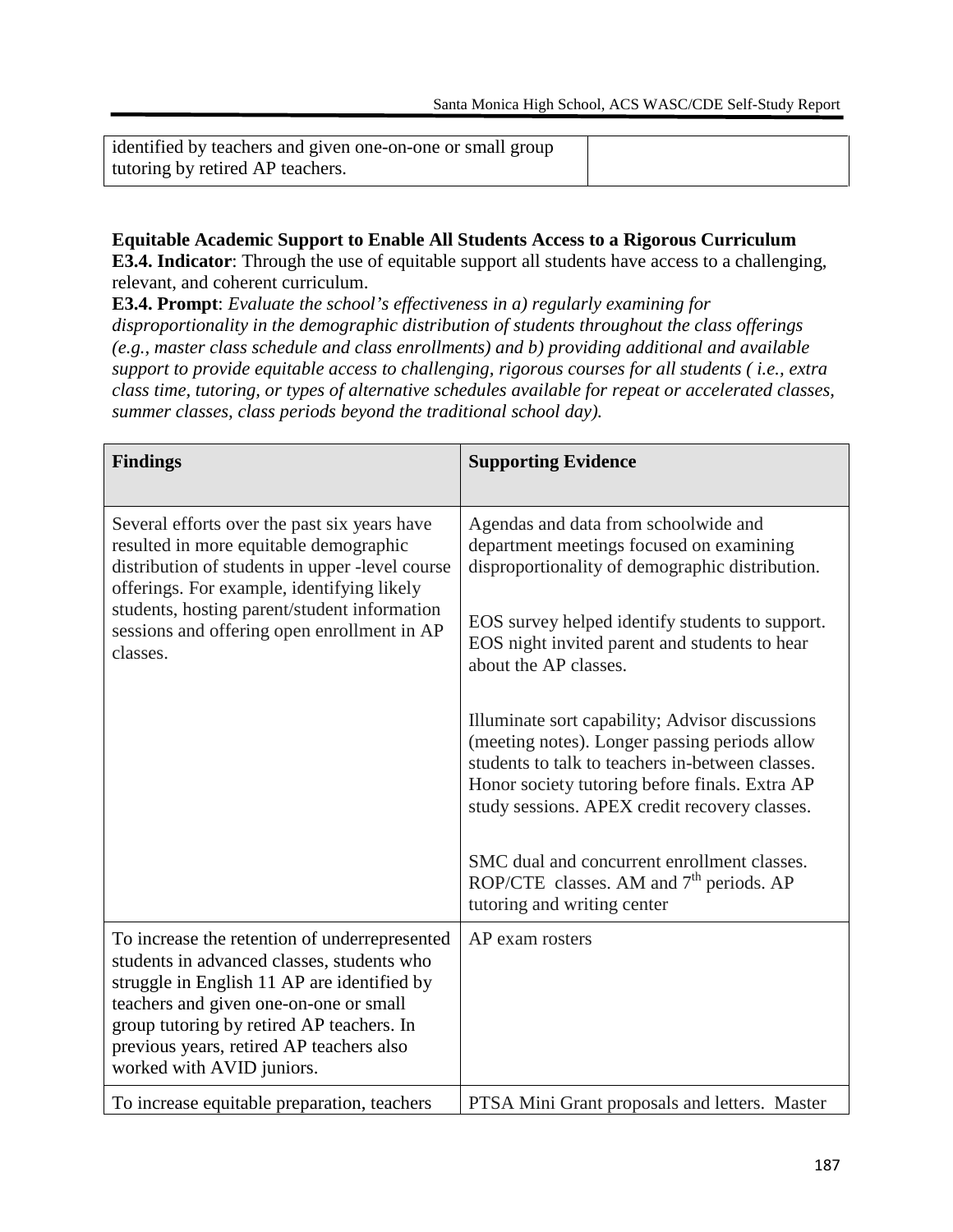| volunteer their time to administer AP full-<br>practice tests during spring break, Saturdays,<br>and after school. Teachers write grants so<br>that there is no cost for students to take these<br>practice tests. | calendar.   |
|--------------------------------------------------------------------------------------------------------------------------------------------------------------------------------------------------------------------|-------------|
| In addition, in October the PSAT is given for<br>free to all tenth grade students and twelfth<br>grade students can take the SAT for free.                                                                         | Exam scores |

#### **Co-Curricular Activities**

**E3.5. Indicator**: The school ensures that there is a high level of student involvement in curricular and co-curricular activities that link to the academic standards, the college- and careerreadiness standards, and the schoolwide learner outcomes.

**E3.5. Prompt**: *Evaluate the availability to and involvement of students in curricular and cocurricular activities. Determine the effectiveness of the extent to which co-curricular activities link to the academic standards and schoolwide learner outcomes. Examine the process that the school utilizes to evaluate the level of involvement for all students in a variety of activities.*

| <b>Findings</b>                                                                                                                                                                                                                                                                          | <b>Supporting Evidence</b>                                                                                                                                                                                                                                                                                                                                                                                                                                                                                                                                       |
|------------------------------------------------------------------------------------------------------------------------------------------------------------------------------------------------------------------------------------------------------------------------------------------|------------------------------------------------------------------------------------------------------------------------------------------------------------------------------------------------------------------------------------------------------------------------------------------------------------------------------------------------------------------------------------------------------------------------------------------------------------------------------------------------------------------------------------------------------------------|
| Santa Monica High School offers a wealth of<br>curricular and co-curricular activities. Many of<br>them link to academic standards and schoolwide<br>learner outcomes.<br>The school's Activity Director assesses the level of<br>participation in clubs by collecting the club rosters. | Mock trial, Model UN, Yearbook,<br>performances in music, drama, dance,<br>student newspaper, drives, photography of<br>campus events by photo students, flyers<br>for campus events by digital design<br>students.<br>Over 100 student club list. 50% of<br>students join at least one club<br>There are 32 sports teams to select from.<br>30% of students are enrolled in sports<br>Running with Speakers does AV support<br>for campus events<br>ASB sponsored events<br>Class steering committees<br>House advisories<br>Summer reading selection committee |
| The music department is working on tracking<br>which students continue their music electives as<br>they transition from middle school to high school.                                                                                                                                    | Class rosters and longitudinal data                                                                                                                                                                                                                                                                                                                                                                                                                                                                                                                              |